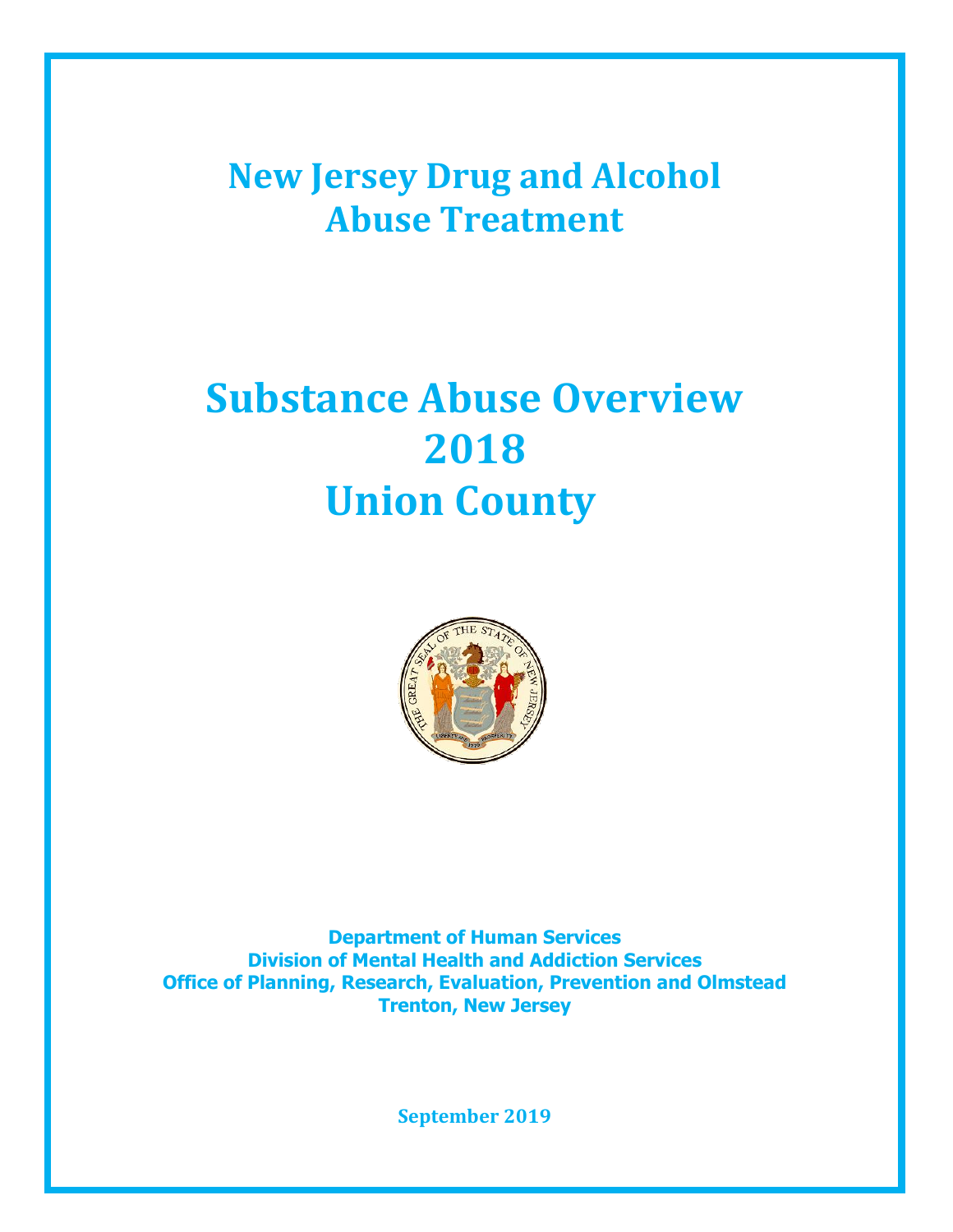

## State of New Jersey

DEPARTMENT OF HUMAN SERVICES DIVISION OF MENTAL HEALTH AND ADDICTION SERVICES PO BOX 362 TRENTON, NJ 08625

Carole Johnson *Commissioner*

Valerie L. Mielke *Assistant Commissioner*

Phil Murphy *Governor*

Sheila Oliver *LT. Governor*

### September 2019

The statewide *Substance Abuse Overview* provides statistics on substance abuse treatment in New Jersey for calendar year 2018. In 2018, there were 89,629 treatment admissions and 87,516 discharges reported to the New Jersey Department of Human Services, Division of Mental Health and Addiction Services by substance abuse treatment providers. These data were submitted through the web-based New Jersey Substance Abuse Monitoring System (NJSAMS). This report is based on the information provided in the June 2019 NJSAMS download data.

The Statewide Overview includes:

- **°** State Totals for Substance Abuse Treatment Admissions
- **°** Substance Abuse Admissions by County and Primary Drug
- **°** Substance Abuse Admissions by Primary Drug within County
- **°** Substance Abuse Admission Rates by County and Primary Drug
- **°** Map for Number of Substance Abuse Admissions by County of Residence
- **°** First Time Clients by County of Residence and Primary Drug
- **°** Admissions by Age Group, Gender, and Primary Drug
- **°** State Totals for Substance Abuse Treatment Discharges
- **°** Length of Stay by Level of Care
- **°** Waiting Time to Treatment Admission
- **°** Detox Continuing Care Status at Discharge
- **°** Detox Continuing Care by Level of Care
- **°** Substance Abuse Treatment Demand Estimate

Reports for individual counties can be found by clicking on the county names.

If you have any questions about this report, you may contact us by email at: Suzanne.Borys@dhs.nj.gov Limei.Zhu@ dhs.nj.gov Yohannes.Hailu@ dhs.nj.gov

Sincerely,

Suzanne Boys

Suzanne Borys, Ed. D., Assistant Division Director Office of Planning, Research, Evaluation, Prevention and Olmstead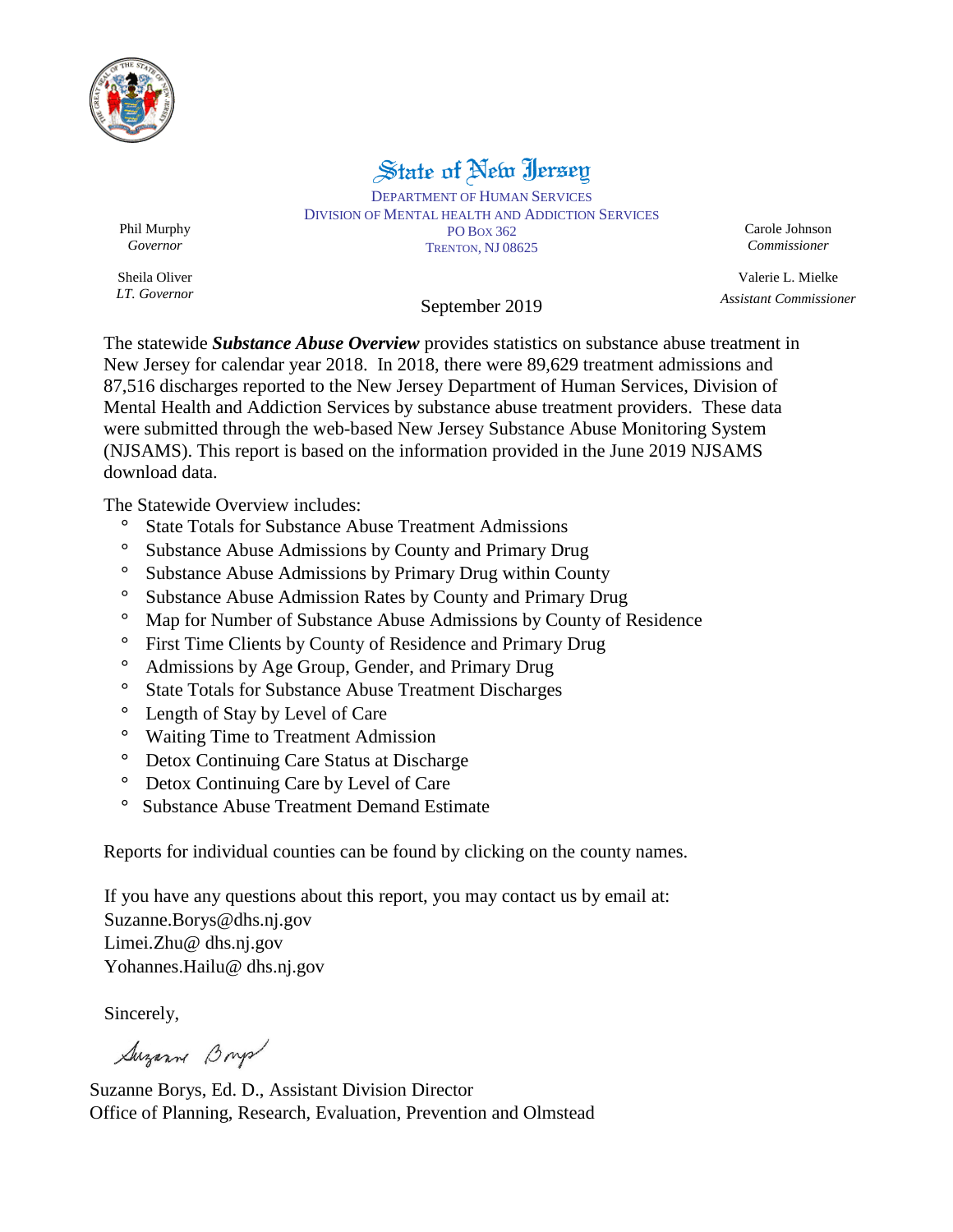#### **New Jersey Substance Abuse Monitoring System (NJ-SAMS) Substance Abuse Treatment Admissions 1/1/2018-12/31/2018 Union County Residents**

| <b>Primary Drug**</b>                                   |              |            | <b>Highest School Grade Completed</b>   |            |            |
|---------------------------------------------------------|--------------|------------|-----------------------------------------|------------|------------|
| Alcohol                                                 | 1.162        | 33%        | Completed High School                   | 2,109      | 59%        |
| Heroin                                                  | 1,479        | 42%        | Some College                            | 593        | 17%        |
| <b>Other Opiates</b>                                    | 142          | 4%         |                                         |            |            |
| Cocaine                                                 | 177          | 5%         | <b>Employment Status</b>                |            |            |
| Marijuana                                               | 508          | 14%        | Unemployed                              | 613        | 17%        |
| Other Drugs                                             | 88           | 2%         | <b>Student</b>                          | 53         | $1\%$      |
|                                                         |              |            | Not in Labor Force                      | 1,683      | 47%        |
| <b>Intravenous Drug Users</b>                           | 761          | 21%        | <b>Employed Full/Part Time</b>          | 1,206      | 34%        |
| <b>Smoke Tobacco (Yes)**</b>                            | 1,953        | 55%        | <b>Living Arrangement</b>               |            |            |
|                                                         |              |            | Homeless                                | 275        | 8%         |
| <b>Level of Care</b>                                    |              |            | Dependent Living/Institution            | 433        | 12%        |
| Outpatient Care (OP)                                    | 915          | 26%        | Independent Living                      | 2,846      | 80%        |
| Intensive Outpatient (IOP)                              | 877          | 25%        |                                         |            |            |
| Partial Hospitalization                                 | 197          | 6%         | <b>Marital Status</b>                   |            |            |
| Opioid Maintenance OP                                   | 495          | 14%        | Single/Divorced                         | 2,845      | 80%        |
| Opioid Maintenance IOP                                  | 110          | 3%         | Married/Civil Union                     | 472        | 13%        |
| <b>Extended Care</b>                                    | 0            | 0%         | Widowed                                 | 82         | 2%         |
| <b>Halfway House</b>                                    | 51           | 1%         | Separated                               | 159        | 4%         |
| Long-Term Residential                                   | 163          | 5%         |                                         |            |            |
| Short-Term Residential                                  | 321          | 9%         | Legal Problem*                          |            |            |
| <b>Hospital Based Residential</b>                       | $\mathbf{1}$ | 0%         | None                                    | 1,817      | 51%        |
| Detox Residential                                       | 380          | 11%        | Case Pending                            | 277        | 8%         |
| Detox Hospital                                          | 5            | 0%         | Probation/Parole                        | 751        | 21%        |
| Detox Outpatient Non-Methadone                          | 24           | 1%         | <b>DUI License Suspension</b>           | 316        | 9%         |
| Detox Outpatient Methadone                              | $\mathbf{1}$ | 0%         | Drug Court                              | 237        | 7%         |
| Early Intervention                                      | 18           | 1%         | DCCP/Family Court                       | 200        | 6%         |
| <b>Medication Assisted Therapy Planned in Treatment</b> |              |            | Other                                   | 93         | 3%         |
| Methadone                                               | 653          | 18%        | Arrest in the Last 30 Days (Yes)        | 218        | 6%         |
| Suboxone                                                | 196          | 6%         |                                         |            |            |
| Vivitrol                                                | 113          | 3%         | <b>Special Population*</b>              |            |            |
|                                                         |              |            | DCCP/CPSAI                              | 303        | 9%         |
| <b>Referral Source</b>                                  |              |            | <b>DUI</b>                              | 500        | 14%        |
| Self-referral                                           | 1,306        | 37%        | Developmental Disability                | 8          | 0%         |
| Family/Friend                                           | 68           | 2%         | Blind and Visually Impaired             | 6          | 0%         |
| <b>Addiction Services Program</b>                       | 401          | 11%        | Deaf and Hard of Hearing                | 3          | 0%         |
| Workforce NJ SAI                                        | 242          | 7%         |                                         |            |            |
| <b>DCCP/CPSAI</b>                                       | 158          | 4%         | Federal Poverty Level (0-133%)**        | 2,542      | 84%        |
| <b>Mental Health</b>                                    | 71           | 2%         |                                         |            |            |
| Criminal Justice                                        | 766          | 22%        | Health Insurance*                       |            |            |
| Interim Managing Entity (IME)                           | 30           | 1%         | No Insurance                            | 912        | 26%        |
| <b>IDRC</b>                                             | 262          | 7%         | Medicaid                                | 2,304      | 65%        |
| Other                                                   | 284          | 8%         | Medicare                                | 73         | 2%         |
|                                                         |              |            | Private Insurance                       | 511        | 14%        |
| <b>Sex</b>                                              |              |            | Other Insurance                         | 44         | 1%         |
| Male                                                    | 2,530        | 71%        |                                         |            |            |
| Female                                                  | 1,027        | 29%        | <b>Treated in County of Residence</b>   | 1,863      | 52%        |
| Pregnant Women (Yes)**                                  | 37           | 1%         | <b>County Where Patient Was Treated</b> |            |            |
|                                                         |              |            | Atlantic<br>1%<br>Middlesex<br>46       | 196        | 6%         |
| Age                                                     |              |            | 0%<br>Bergen<br>7<br>Monmouth           | 165        | 5%         |
| Under 18                                                | 24           | 1%         | 0%<br><b>Burlington</b><br>11<br>Morris |            | 3%<br>93   |
| 18-21                                                   | 122          | 3%         | Camden<br>0%<br>8<br>Ocean              |            | 21<br>1%   |
| $22 - 24$                                               | 232          | 7%         | 0%<br>0<br>Cape May<br>Passaic          |            | 342<br>10% |
| 25-29                                                   | 611          | 17%        | 23<br>1%<br>Cumberland<br>Salem         |            | 0<br>0%    |
| 30-34                                                   | 453          | 13%        | 510 14%<br>Essex<br>Somerset            |            | 28<br>1%   |
| 35-44                                                   | 759          | 21%        | 21<br>1%<br>Gloucester<br>Sussex        |            | 38<br>1%   |
| 45-54                                                   | 792          | 22%        | 93<br>3%<br>Hudson<br>Union             |            | 1,863 52%  |
| 55 and over                                             | 565          | 16%        | 71<br>2%<br>Hunterdon<br>Warren         |            | $0\%$<br>6 |
|                                                         |              |            | 16<br>0%<br>Other<br>Mercer             |            | 0%<br>0    |
| <b>Race/Ethnicity</b>                                   |              |            | <b>Fee For Service Admissions</b>       |            |            |
| White (non-Hispanic)<br>Black (non-Hispanic)            | 1,234        | 35%        |                                         | 786<br>595 | 22%        |
| Hispanic Origin                                         | 1,286<br>992 | 36%<br>28% | <b>Fee For Service Unique Clients</b>   |            | 25%        |
|                                                         |              |            |                                         |            |            |
| Other                                                   | 46           | 1%         | <b>Total Admissions =</b>               |            | 3,558      |

| rimary Drug**                                   |       |     | <b>Highest School Grade Completed</b>                        |                  |            |
|-------------------------------------------------|-------|-----|--------------------------------------------------------------|------------------|------------|
| Alcohol                                         | 1,162 | 33% | Completed High School                                        | 2,109            | 59%        |
| Heroin                                          | 1,479 | 42% | Some College                                                 | 593              | 17%        |
| <b>Other Opiates</b>                            | 142   | 4%  |                                                              |                  |            |
| Cocaine                                         | 177   | 5%  | <b>Employment Status</b>                                     |                  |            |
| Marijuana                                       | 508   | 14% | Unemployed                                                   | 613              | 17%        |
| Other Drugs                                     | 88    | 2%  | Student                                                      | 53               | 1%         |
|                                                 |       |     | Not in Labor Force                                           | 1,683            | 47%        |
| travenous Drug Users                            | 761   | 21% | <b>Employed Full/Part Time</b>                               | 1,206            | 34%        |
|                                                 |       |     |                                                              |                  |            |
| moke Tobacco (Yes)**                            | 1,953 | 55% | <b>Living Arrangement</b><br><b>Homeless</b>                 | 275              | 8%         |
| evel of Care                                    |       |     | Dependent Living/Institution                                 | 433              | 12%        |
| Outpatient Care (OP)                            | 915   | 26% | Independent Living                                           | 2,846            | 80%        |
| Intensive Outpatient (IOP)                      | 877   | 25% |                                                              |                  |            |
| Partial Hospitalization                         | 197   | 6%  | <b>Marital Status</b>                                        |                  |            |
| Opioid Maintenance OP                           | 495   | 14% | Single/Divorced                                              | 2,845            | 80%        |
| Opioid Maintenance IOP                          | 110   | 3%  | Married/Civil Union                                          | 472              | 13%        |
| <b>Extended Care</b>                            | 0     | 0%  | Widowed                                                      | 82               | 2%         |
| Halfway House                                   | 51    | 1%  | Separated                                                    | 159              | 4%         |
|                                                 | 163   | 5%  |                                                              |                  |            |
| Long-Term Residential                           |       |     |                                                              |                  |            |
| Short-Term Residential                          | 321   | 9%  | Legal Problem*                                               |                  |            |
| <b>Hospital Based Residential</b>               | 1     | 0%  | None                                                         | 1,817            | 51%        |
| Detox Residential                               | 380   | 11% | Case Pending                                                 | 277              | 8%         |
| Detox Hospital                                  | 5     | 0%  | Probation/Parole                                             | 751              | 21%        |
| Detox Outpatient Non-Methadone                  | 24    | 1%  | <b>DUI License Suspension</b>                                | 316              | 9%         |
| Detox Outpatient Methadone                      | 1     | 0%  | Drug Court                                                   | 237              | 7%         |
| Early Intervention                              | 18    | 1%  | <b>DCCP/Family Court</b>                                     | 200              | 6%         |
| edication Assisted Therapy Planned in Treatment |       |     | Other                                                        | 93               | 3%         |
|                                                 |       |     |                                                              |                  |            |
| Methadone                                       | 653   | 18% | Arrest in the Last 30 Days (Yes)                             | 218              | 6%         |
| Suboxone                                        | 196   | 6%  |                                                              |                  |            |
| Vivitrol                                        | 113   | 3%  | <b>Special Population*</b>                                   |                  |            |
|                                                 |       |     | DCCP/CPSAI                                                   | 303              | 9%         |
| eferral Source                                  |       |     | <b>DUI</b>                                                   | 500              | 14%        |
| Self-referral                                   | 1,306 | 37% | Developmental Disability                                     | 8                | 0%         |
| Family/Friend                                   | 68    | 2%  | Blind and Visually Impaired                                  | 6                | 0%         |
| <b>Addiction Services Program</b>               | 401   | 11% | Deaf and Hard of Hearing                                     | 3                | 0%         |
| Workforce NJ SAI                                | 242   | 7%  |                                                              |                  |            |
| DCCP/CPSAI                                      | 158   | 4%  | Federal Poverty Level (0-133%)**                             | 2,542            | 84%        |
|                                                 | 71    | 2%  |                                                              |                  |            |
| Mental Health                                   |       |     |                                                              |                  |            |
| Criminal Justice                                | 766   | 22% | Health Insurance*                                            |                  |            |
| Interim Managing Entity (IME)                   | 30    | 1%  | No Insurance                                                 | 912              | 26%        |
| IDRC                                            | 262   | 7%  | Medicaid                                                     | 2,304            | 65%        |
| Other                                           | 284   | 8%  | Medicare                                                     | 73               | 2%         |
|                                                 |       |     | Private Insurance                                            | 511              | 14%        |
| ех                                              |       |     | Other Insurance                                              | 44               | 1%         |
| Male                                            | 2,530 | 71% |                                                              |                  |            |
| Female                                          | 1,027 | 29% | <b>Treated in County of Residence</b>                        | 1,863            | 52%        |
|                                                 |       |     |                                                              |                  |            |
| regnant Women (Yes)**                           | 37    | 1%  | <b>County Where Patient Was Treated</b><br>Atlantic<br>$1\%$ | Middlesex<br>196 | 6%         |
|                                                 |       |     | 46                                                           |                  |            |
| qe                                              |       |     | 0%<br>Bergen<br>7                                            | 165<br>Monmouth  | 5%         |
| Under 18                                        | 24    | 1%  | 11<br>0%<br><b>Burlington</b><br>Morris                      |                  | 93<br>3%   |
| 18-21                                           | 122   | 3%  | 0%<br>Camden<br>8<br>Ocean                                   |                  | 21<br>1%   |
| 22-24                                           | 232   | 7%  | 0%<br>Cape May<br>0<br>Passaic                               |                  | 342<br>10% |
| 25-29                                           | 611   | 17% | 23<br>1%<br>Cumberland<br>Salem                              |                  | 0%<br>0    |
| 30-34                                           | 453   | 13% | 14%<br>Essex<br>510<br>Somerset                              |                  | 28<br>1%   |
| 35-44                                           | 759   | 21% | 21<br>1%<br>Gloucester<br>Sussex                             |                  | 1%<br>38   |
| 45-54                                           | 792   | 22% | 3%<br>Union<br>Hudson<br>93                                  | 1,863            | 52%        |
| 55 and over                                     | 565   | 16% | 71<br>2%<br>Hunterdon<br>Warren                              |                  | 6<br>0%    |
|                                                 |       |     | 0%<br>Mercer<br>16<br>Other                                  |                  | 0<br>0%    |
| ace/Ethnicity                                   |       |     |                                                              |                  |            |
| White (non-Hispanic)                            | 1,234 | 35% | <b>Fee For Service Admissions</b>                            | 786              | 22%        |
| Black (non-Hispanic)                            | 1,286 | 36% | <b>Fee For Service Unique Clients</b>                        | 595              | 25%        |
| Hispanic Origin                                 | 992   | 28% |                                                              |                  |            |
| Other                                           | 46    | 1%  | <b>Total Admissions =</b>                                    |                  | 3.558      |

*\*Totals may be greater than 100% because of multiple responses.* **Unduplicated Clients Admitted = 2,427** *\*\*Percentage calculations excluded missing values.*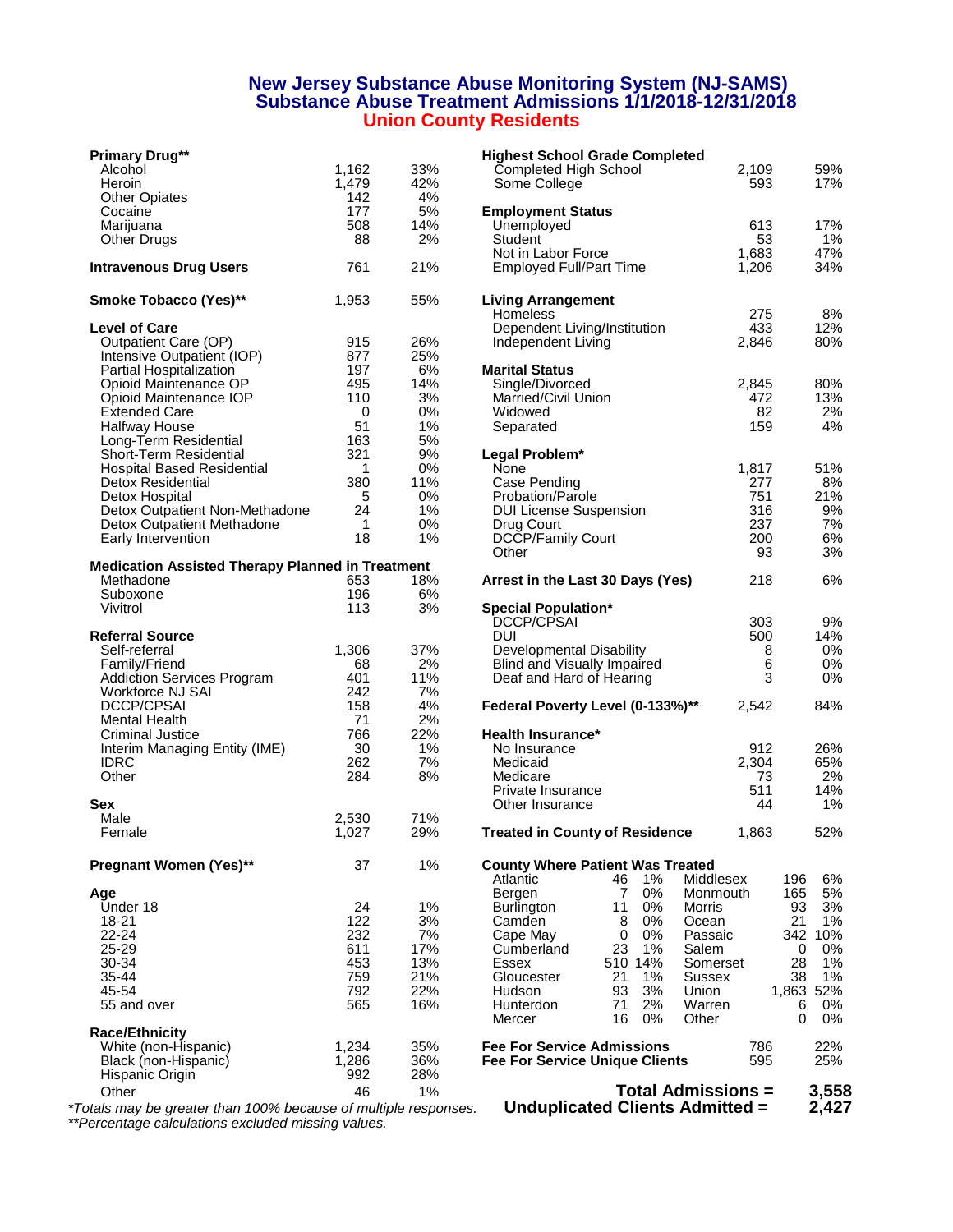#### **New Jersey Substance Abuse Monitoring System (NJ-SAMS) Substance Abuse Treatment Admissions 1/1/2018-12/31/2018 Treatment Site in Union County**

| <b>Primary Drug**</b>                                         |        |          | <b>Highest School Grade Completed</b>                        |                |                    |
|---------------------------------------------------------------|--------|----------|--------------------------------------------------------------|----------------|--------------------|
| Alcohol                                                       | 839    | 35%      | Completed High School                                        | 1,330          | 56%                |
| Heroin                                                        | 802    | 34%      | Some College                                                 | 439            | 18%                |
| <b>Other Opiates</b>                                          | 85     | 4%       |                                                              |                |                    |
| Cocaine                                                       | 116    | 5%       | <b>Employment Status</b>                                     |                |                    |
| Marijuana                                                     | 491    | 21%      | Unemployed                                                   | 492            | 21%                |
| <b>Other Drugs</b>                                            | 47     | 2%       | Student                                                      | 54             | 2%                 |
|                                                               |        |          | Not in Labor Force                                           | 814            | 34%                |
| <b>Intravenous Drug Users</b>                                 | 366    | 15%      | <b>Employed Full/Part Time</b>                               | 1,019          | 43%                |
| Smoke Tobacco (Yes)**                                         | 1,080  | 45%      | <b>Living Arrangement</b>                                    |                |                    |
|                                                               |        |          | <b>Homeless</b>                                              | 123            | 5%                 |
| <b>Level of Care</b>                                          |        |          | Dependent Living/Institution                                 | 151            | 6%                 |
| Outpatient Care (OP)                                          | 903    | 38%      | Independent Living                                           | 2,103          | 88%                |
| Intensive Outpatient (IOP)                                    | 818    | 34%      |                                                              |                |                    |
| Partial Hospitalization                                       | 130    | 5%       | <b>Marital Status</b>                                        |                |                    |
| Opioid Maintenance OP                                         | 438    | 18%      | Single/Divorced                                              | 1,853          | 78%                |
| Opioid Maintenance IOP                                        | 57     | 2%       | Married/Civil Union                                          | 355            | 15%                |
| <b>Extended Care</b>                                          | 0      | 0%       | Widowed                                                      | 49             | 2%                 |
| <b>Halfway House</b>                                          | 0      | 0%       | Separated                                                    | 123            | 5%                 |
| Long-Term Residential                                         | 0      | 0%<br>0% |                                                              |                |                    |
| Short-Term Residential                                        | 1<br>1 | 0%       | Legal Problem*                                               | 987            | 41%                |
| <b>Hospital Based Residential</b><br><b>Detox Residential</b> | 11     | 0%       | None                                                         | 143            | 6%                 |
| Detox Hospital                                                | 1      | 0%       | Case Pending<br>Probation/Parole                             | 601            | 25%                |
| Detox Outpatient Non-Methadone                                | 1      | 0%       |                                                              | 317            | 13%                |
| Detox Outpatient Methadone                                    | 1      | 0%       | <b>DUI License Suspension</b><br>Drug Court                  | 140            | 6%                 |
| Early Intervention                                            | 18     | 1%       | DCCP/Family Court                                            | 170            | 7%                 |
|                                                               |        |          | Other                                                        | 65             | 3%                 |
| <b>Medication Assisted Therapy Planned in Treatment</b>       |        |          |                                                              |                |                    |
| Methadone                                                     | 550    | 23%      | Arrest in the Last 30 Days (Yes)                             | 154            | 6%                 |
| Suboxone                                                      | 55     | 2%       |                                                              |                |                    |
| Vivitrol                                                      | 95     | 4%       | <b>Special Population*</b>                                   |                |                    |
|                                                               |        |          | DCCP/CPSAI                                                   | 258            | 11%                |
| <b>Referral Source</b>                                        |        |          | <b>DUI</b>                                                   | 407            | 17%                |
| Self-referral                                                 | 711    | 30%      | Developmental Disability                                     | 9              | 0%                 |
| Family/Friend                                                 | 50     | 2%       | Blind and Visually Impaired                                  | $\overline{c}$ | 0%                 |
| <b>Addiction Services Program</b>                             | 165    | 7%       | Deaf and Hard of Hearing                                     | $\overline{2}$ | 0%                 |
| Workforce NJ SAI                                              | 135    | 6%       |                                                              |                |                    |
| <b>DCPP/CPSAI</b>                                             | 148    | 6%       | Federal Poverty Level (0-133%)**                             | 1,581          | 78%                |
| <b>Mental Health</b>                                          | 69     | 3%       |                                                              |                |                    |
| Criminal Justice                                              | 651    | 27%      | <b>Health Insurance*</b>                                     |                |                    |
| <b>IDRC</b>                                                   | 278    | 12%      | No Insurance                                                 | 740            | 31%                |
| Interim Managing Entity (IME)                                 | 0      | 0%       | Medicaid                                                     | 1,416          | 59%                |
| Other                                                         | 173    | 7%       | Medicare                                                     | 64             | 3%                 |
|                                                               |        |          | Private Insurance                                            | 338            | 14%                |
| Sex                                                           |        |          | Other Insurance                                              | 27             | 1%                 |
| Male                                                          | 1,688  | 71%      |                                                              |                |                    |
| Female                                                        | 691    | 29%      | <b>Treated in County of Residence</b>                        | 1,863          | 78%                |
| <b>Pregnant Women (Yes)**</b>                                 | 27     | 1%       | <b>County of Residence</b>                                   |                |                    |
|                                                               |        |          | 0%<br>Middlesex<br>Atlantic<br>0                             | 197            | 8%                 |
| Age                                                           |        |          | 0%<br>Bergen<br>4<br>Monmouth                                |                | 0%<br>7            |
| Under 18                                                      | 22     | 1%       | 0%<br><b>Burlington</b><br>0<br>Morris                       | 21             | 1%                 |
| 18-21                                                         | 88     | 4%       | 0%<br>Camden<br>0<br>Ocean                                   |                | 0%<br>1            |
| 22-24                                                         | 170    | 7%       | 0%<br>Cape May<br>0<br>Passaic                               |                | 0%<br>7            |
| 25-29                                                         | 362    | 15%      | 0%<br>Salem<br>Cumberland<br>0                               |                | 0%<br>0            |
| 30-34                                                         | 307    | 13%      | 6%<br>Essex<br>147<br>Somerset                               | 97             | 4%                 |
| 35-44                                                         | 541    | 23%      | 0%<br>Gloucester<br>1<br>Sussex                              |                | 0%<br>1            |
| 45-54                                                         | 501    | 21%      | 1%<br>Union<br>Hudson<br>16                                  |                | 1,863 78%          |
| 55 and over                                                   | 389    | 16%      | 2<br>0%<br>Warren<br>Hunterdon<br>0%<br>Mercer<br>1<br>Other |                | 0%<br>6<br>0%<br>0 |
| <b>Race/Ethnicity</b>                                         |        |          |                                                              |                |                    |
| White (non-Hispanic)                                          | 723    | 30%      | <b>Fee For Service Admissions</b>                            | 425            | 18%                |
| Black (non-Hispanic)                                          | 937    | 39%      | <b>Fee For Service Unique Client</b>                         | 336            | 17%                |
| Hispanic Origin                                               | 682    | 29%      |                                                              |                |                    |
| Other                                                         | 38     | 2%       | <b>Total Admissions =</b>                                    |                | 2,38               |
|                                                               |        |          |                                                              |                |                    |

| rimary Drug**                                   |       |       | <b>Highest School Grade Completed</b>                                           |                         |             |
|-------------------------------------------------|-------|-------|---------------------------------------------------------------------------------|-------------------------|-------------|
| Alcohol                                         | 839   | 35%   | Completed High School                                                           | 1,330                   | 56%         |
| Heroin                                          | 802   | 34%   | Some College                                                                    | 439                     | 18%         |
| Other Opiates                                   | 85    | 4%    |                                                                                 |                         |             |
| Cocaine                                         | 116   | 5%    | <b>Employment Status</b>                                                        |                         |             |
| Marijuana                                       | 491   | 21%   | Unemployed                                                                      | 492                     | 21%         |
| Other Drugs                                     | 47    | 2%    | Student                                                                         | 54                      | 2%          |
|                                                 |       |       | Not in Labor Force                                                              | 814                     | 34%         |
| travenous Drug Users                            | 366   | 15%   | <b>Employed Full/Part Time</b>                                                  | 1,019                   | 43%         |
| moke Tobacco (Yes)**                            | 1,080 | 45%   | <b>Living Arrangement</b>                                                       |                         |             |
|                                                 |       |       | <b>Homeless</b>                                                                 | 123                     | 5%          |
| evel of Care                                    |       |       | Dependent Living/Institution                                                    | 151                     | 6%          |
| Outpatient Care (OP)                            | 903   | 38%   | Independent Living                                                              | 2,103                   | 88%         |
| Intensive Outpatient (IOP)                      | 818   | 34%   |                                                                                 |                         |             |
| Partial Hospitalization                         | 130   | 5%    | <b>Marital Status</b>                                                           |                         |             |
| Opioid Maintenance OP                           | 438   | 18%   | Single/Divorced                                                                 | 1,853                   | 78%         |
| Opioid Maintenance IOP                          | 57    | 2%    | Married/Civil Union                                                             | 355                     | 15%         |
| <b>Extended Care</b>                            | 0     | $0\%$ | Widowed                                                                         | 49                      | 2%          |
| Halfway House                                   | 0     | $0\%$ | Separated                                                                       | 123                     | 5%          |
| Long-Term Residential                           | 0     | 0%    |                                                                                 |                         |             |
| Short-Term Residential                          | 1     | 0%    | Legal Problem*                                                                  |                         |             |
| Hospital Based Residential                      | 1     | 0%    | None                                                                            | 987                     | 41%         |
| Detox Residential                               | 11    | $0\%$ | Case Pending                                                                    | 143                     | 6%          |
| Detox Hospital                                  | 1     | 0%    | Probation/Parole                                                                | 601                     | 25%         |
|                                                 |       | $0\%$ |                                                                                 | 317                     |             |
| Detox Outpatient Non-Methadone                  | 1     |       | <b>DUI License Suspension</b>                                                   |                         | 13%         |
| Detox Outpatient Methadone                      | 1     | $0\%$ | Drug Court                                                                      | 140                     | 6%          |
| Early Intervention                              | 18    | 1%    | <b>DCCP/Family Court</b>                                                        | 170                     | 7%          |
|                                                 |       |       | Other                                                                           | 65                      | 3%          |
| edication Assisted Therapy Planned in Treatment |       |       |                                                                                 |                         |             |
| Methadone                                       | 550   | 23%   | Arrest in the Last 30 Days (Yes)                                                | 154                     | 6%          |
| Suboxone                                        | 55    | 2%    |                                                                                 |                         |             |
| Vivitrol                                        | 95    | 4%    | <b>Special Population*</b>                                                      |                         |             |
|                                                 |       |       | DCCP/CPSAI                                                                      | 258                     | 11%         |
| eferral Source                                  |       |       | DUI                                                                             | 407                     | 17%         |
| Self-referral                                   | 711   | 30%   | Developmental Disability                                                        | 9                       | 0%          |
| Family/Friend                                   | 50    | 2%    | Blind and Visually Impaired                                                     | $\overline{\mathbf{c}}$ | 0%          |
| Addiction Services Program                      | 165   | 7%    | Deaf and Hard of Hearing                                                        | $\overline{2}$          | $0\%$       |
| Workforce NJ SAI                                | 135   | 6%    |                                                                                 |                         |             |
| DCPP/CPSAI                                      | 148   | 6%    | Federal Poverty Level (0-133%)**                                                | 1,581                   | 78%         |
| Mental Health                                   | 69    | 3%    |                                                                                 |                         |             |
| Criminal Justice                                | 651   | 27%   | <b>Health Insurance*</b>                                                        |                         |             |
| <b>IDRC</b>                                     | 278   | 12%   | No Insurance                                                                    | 740                     | 31%         |
| Interim Managing Entity (IME)                   | 0     | 0%    | Medicaid                                                                        | 1,416                   | 59%         |
| Other                                           | 173   | 7%    | Medicare                                                                        | 64                      | 3%          |
|                                                 |       |       | Private Insurance                                                               | 338                     | 14%         |
| ех                                              |       |       | Other Insurance                                                                 | 27                      | 1%          |
| Male                                            | 1,688 | 71%   |                                                                                 |                         |             |
| Female                                          | 691   | 29%   | <b>Treated in County of Residence</b>                                           | 1,863                   | 78%         |
| regnant Women (Yes)**                           | 27    | 1%    | <b>County of Residence</b>                                                      |                         |             |
|                                                 |       |       | Atlantic<br>0%<br>Middlesex<br>0                                                | 197                     | 8%          |
|                                                 |       |       | 0%<br>Bergen<br>4<br>Monmouth                                                   | 7                       | $0\%$       |
| ge<br>Under 18                                  | 22    | 1%    | 0%<br><b>Burlington</b><br>Morris<br>0                                          | 21                      | $1\%$       |
| 18-21                                           | 88    | 4%    | 0%<br>Camden<br>0<br>Ocean                                                      | 1                       | 0%          |
| 22-24                                           | 170   | 7%    | Cape May<br>0%<br>Passaic<br>0                                                  | 7                       | 0%          |
|                                                 |       |       | Salem<br>0                                                                      | 0                       |             |
| 25-29                                           | 362   | 15%   | 0%<br>Cumberland                                                                |                         | 0%          |
| 30-34                                           | 307   | 13%   | 6%<br>Essex<br>147<br>Somerset                                                  | 97                      | 4%          |
| 35-44                                           | 541   | 23%   | $0\%$<br>Gloucester<br>1<br>Sussex                                              | 1                       | 0%          |
| 45-54                                           | 501   | 21%   | $1\%$<br>Union<br>Hudson<br>16                                                  |                         | 1,863 78%   |
| 55 and over                                     | 389   | 16%   | $\overline{2}$<br>$0\%$<br>Warren<br>Hunterdon<br>1<br>$0\%$<br>Other<br>Mercer | 6<br>0                  | 0%<br>$0\%$ |
| ace/Ethnicity                                   |       |       |                                                                                 |                         |             |
| White (non-Hispanic)                            | 723   | 30%   | <b>Fee For Service Admissions</b>                                               | 425                     | 18%         |
| Black (non-Hispanic)                            | 937   | 39%   | <b>Fee For Service Unique Client</b>                                            | 336                     | 17%         |
| Hispanic Origin                                 | 682   | 29%   |                                                                                 |                         |             |
| Other                                           | 38    | 2%    | <b>Total Admissions =</b>                                                       |                         | 2,380       |
|                                                 |       |       |                                                                                 |                         |             |

*\*Totals may be greater than 100% because of multiple responses.* **Unduplicated Clients Admitted = 1,960**

*\*\*Percentage calculation excluded missing values.*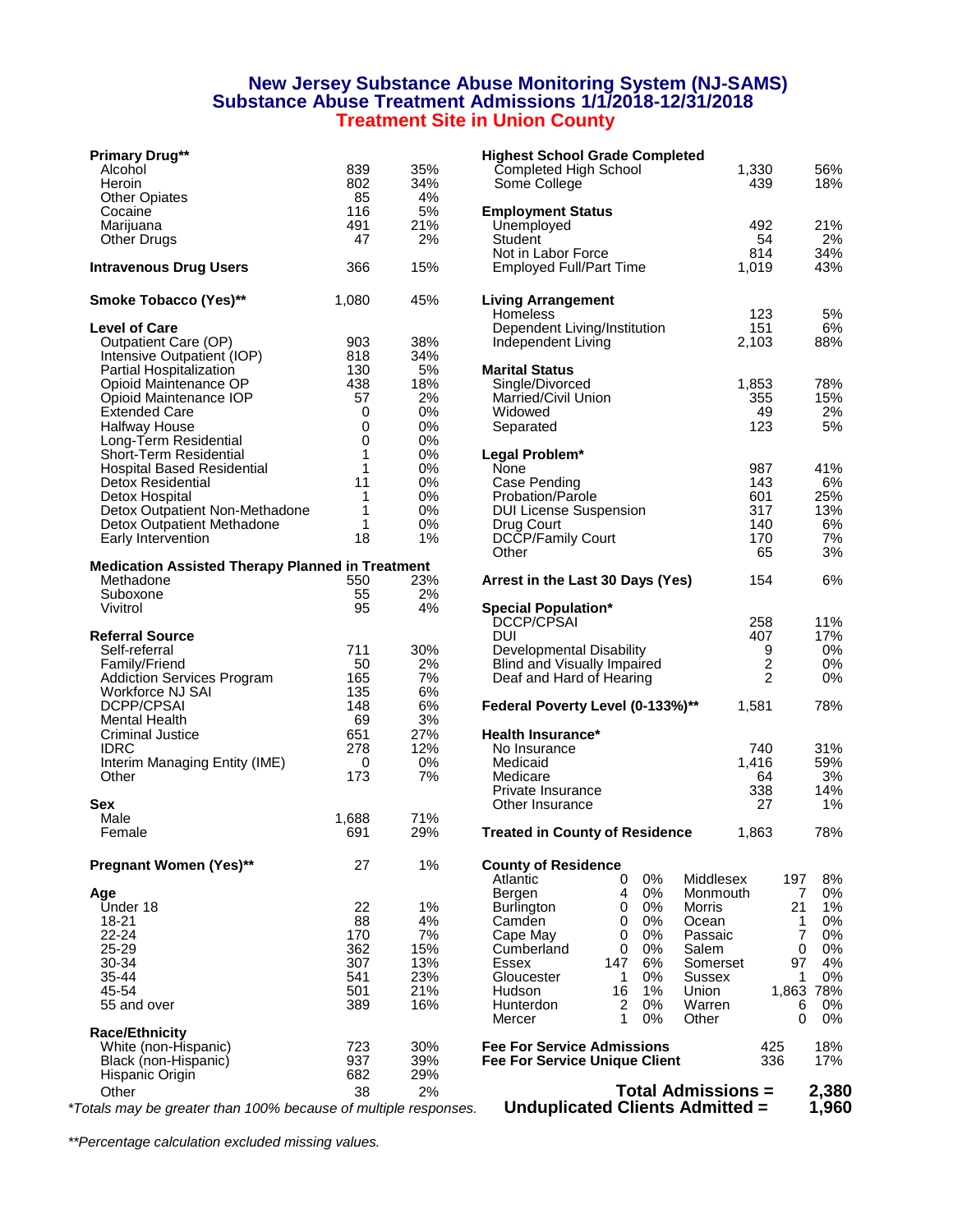### **Substance Abuse Admissions by Municipality and Primary Drug 2018 NJ Resident Admissions**

| <b>UNION</b>                          |                 |                |                |                |                |                | <b>PRIMARY DRUG</b> |                |                |                |                |                |                |                | <b>TOTAL</b> |                |
|---------------------------------------|-----------------|----------------|----------------|----------------|----------------|----------------|---------------------|----------------|----------------|----------------|----------------|----------------|----------------|----------------|--------------|----------------|
|                                       | <b>Alcohol</b>  |                | Cocaine/       |                | <b>Heroin</b>  |                | <b>Other</b>        |                | Marijuana/     |                |                | <b>Other</b>   |                | <b>Unknown</b> |              |                |
|                                       |                 |                | <b>Crack</b>   |                |                |                | <b>Opiates</b>      |                | <b>Hashish</b> |                |                | <b>Drugs</b>   |                |                |              |                |
|                                       | N               | %              | N              | %              | N              | $\frac{9}{6}$  | N                   | $\frac{9}{6}$  | N              | $\frac{9}{6}$  | N              | $\frac{9}{6}$  | N              | $\frac{9}{6}$  | N            | %              |
| <b>BERKELEY</b><br><b>HEIGHTS TWP</b> | 9               | 1              |                |                | 13             | 1              |                     |                | 1              | $\Omega$       |                |                | $\mathbf{1}$   | 50             | 24           | $\mathbf{1}$   |
| <b>CLARK TWP</b>                      | 29              | $\overline{2}$ | $\overline{3}$ | $\overline{2}$ | 37             | 3              | $\overline{7}$      | 5              | $\overline{2}$ | $\Omega$       | 6              | $\overline{7}$ |                |                | 84           | $\overline{2}$ |
| <b>CRANFORD TWP</b>                   | 26              | $\overline{2}$ | 3              | $\overline{2}$ | 31             | $\overline{2}$ | 5                   | 4              | $\overline{2}$ | $\Omega$       | 3              | 3              |                |                | 70           | $\overline{2}$ |
| <b>ELIZABETH CITY</b>                 | 412             | 35             | 73             | 41             | 589            | 40             | 36                  | 25             | 231            | 45             | 25             | 29             |                |                | 1366         | 38             |
| <b>FANWOOD BORO</b>                   | 8               | $\mathbf{1}$   |                |                | 5              | $\Omega$       |                     |                |                | $\Omega$       | 1              | $\mathbf{1}$   |                |                | 15           | $\mathbf{0}$   |
| <b>GARWOOD BORO</b>                   | 13              | $\mathbf{1}$   | 1              | 1              | 23             | $\overline{2}$ | 1                   | 1              | 1              | $\Omega$       |                |                |                |                | 39           | 1.             |
| <b>HILLSIDE TWP</b>                   | 38              | $\overline{3}$ | 5              | 3              | 59             | 4              | 4                   | 3              | 29             | 6              | 4              | 5              |                |                | 139          | 4              |
| <b>KENILWORTH</b><br><b>BORO</b>      | 12              | $\overline{1}$ | 1              | 1              | 20             | 1              | $\overline{2}$      | 1.             | $\overline{7}$ | 1              | $\overline{2}$ | $\overline{2}$ |                |                | 44           | 1.             |
| <b>LINDEN CITY</b>                    | 107             | 9              | 18             | 10             | 106            | $\overline{7}$ | 21                  | 15             | 45             | 9              | 13             | 15             |                |                | 310          | 9              |
| <b>MOUNTAINSIDE</b><br><b>BORO</b>    | 3               | $\overline{0}$ | 1              | 1              | $\overline{2}$ | $\Omega$       | 1                   | 1              |                |                |                |                |                |                | 7            | $\Omega$       |
| <b>NEW PROVIDENCE</b><br><b>BORO</b>  | 13              | $\mathbf{1}$   | 3              | $\overline{2}$ | 10             | 1              | 3                   | $\overline{2}$ |                |                |                |                |                |                | 29           | $\mathbf{1}$   |
| <b>PLAINFIELD CITY</b>                | 105             | 9              | 22             | 12             | 202            | 14             | 13                  | 9              | 73             | 14             | 11             | 13             | $\mathbf{1}$   | 50             | 427          | 12             |
| <b>RAHWAY CITY</b>                    | 70              | 6              | 15             | 8              | 95             | 6              | 12                  | 8              | 31             | 6              | 3              | 3              |                |                | 226          | 6              |
| <b>ROSELLE BORO</b>                   | 63              | $\overline{5}$ | 4              | $\overline{2}$ | 60             | 4              | 3                   | $\overline{2}$ | 36             | 7              | $\overline{2}$ | $\overline{2}$ |                |                | 168          | 5              |
| <b>ROSELLE PARK</b><br><b>BORO</b>    | $\overline{32}$ | $\overline{3}$ | $\overline{2}$ | 1              | 34             | $\overline{2}$ |                     |                | 5              | 1              | 1              | 1              |                |                | 74           | $\overline{2}$ |
| <b>SCOTCH PLAINS</b><br><b>TWP</b>    | 34              | 3              | 5              | 3              | 25             | $\mathfrak{p}$ | 1                   | 1              | $\overline{7}$ | 1.             | 1              | $\mathbf{1}$   |                |                | 73           | $\overline{2}$ |
| <b>SPRINGFIELD TWP</b>                | 12              | 1              |                | 1              | 12             | 1              | 8                   | 6              | $\overline{2}$ | $\Omega$       |                |                |                |                | 35           | 1.             |
| <b>SUMMIT CITY</b>                    | 23              | $\overline{2}$ | 3              | $\overline{2}$ | 15             | 1              | $\overline{2}$      | 1              |                | $\Omega$       | $\overline{2}$ | $\overline{2}$ |                |                | 46           | 1.             |
| <b>UNION TWP</b>                      | 93              | 8              | 10             | 6              | 96             | 6              | 9                   | 6              | 26             | 5              | $6\phantom{a}$ | $\overline{7}$ |                |                | 240          | $\overline{7}$ |
| <b>WESTFIELD TOWN</b>                 | 33              | 3              |                | 1              | 17             |                | 8                   | 6              | 4              | 1              | 1              | 1              |                |                | 64           | $\overline{2}$ |
| <b>WINFIELD TWP</b>                   | 3               | $\overline{0}$ |                |                | 8              | 1              |                     |                | $\overline{2}$ | $\overline{0}$ | $\overline{2}$ | $\overline{2}$ |                |                | 15           | 0              |
| <b>NOT Stated</b>                     | 24              | $\overline{2}$ | 6              | 3              | 20             | 1              | 6                   | 4              | 4              | 1              | 3              | 3              |                |                | 63           | $\overline{2}$ |
| <b>Total</b>                          | 1162            | 100            | 177            | 100            | 1479           | 100            | 142                 | 100            | 510            | 100            | 86             | 100            | $\overline{2}$ | 100            | 3558         | 100            |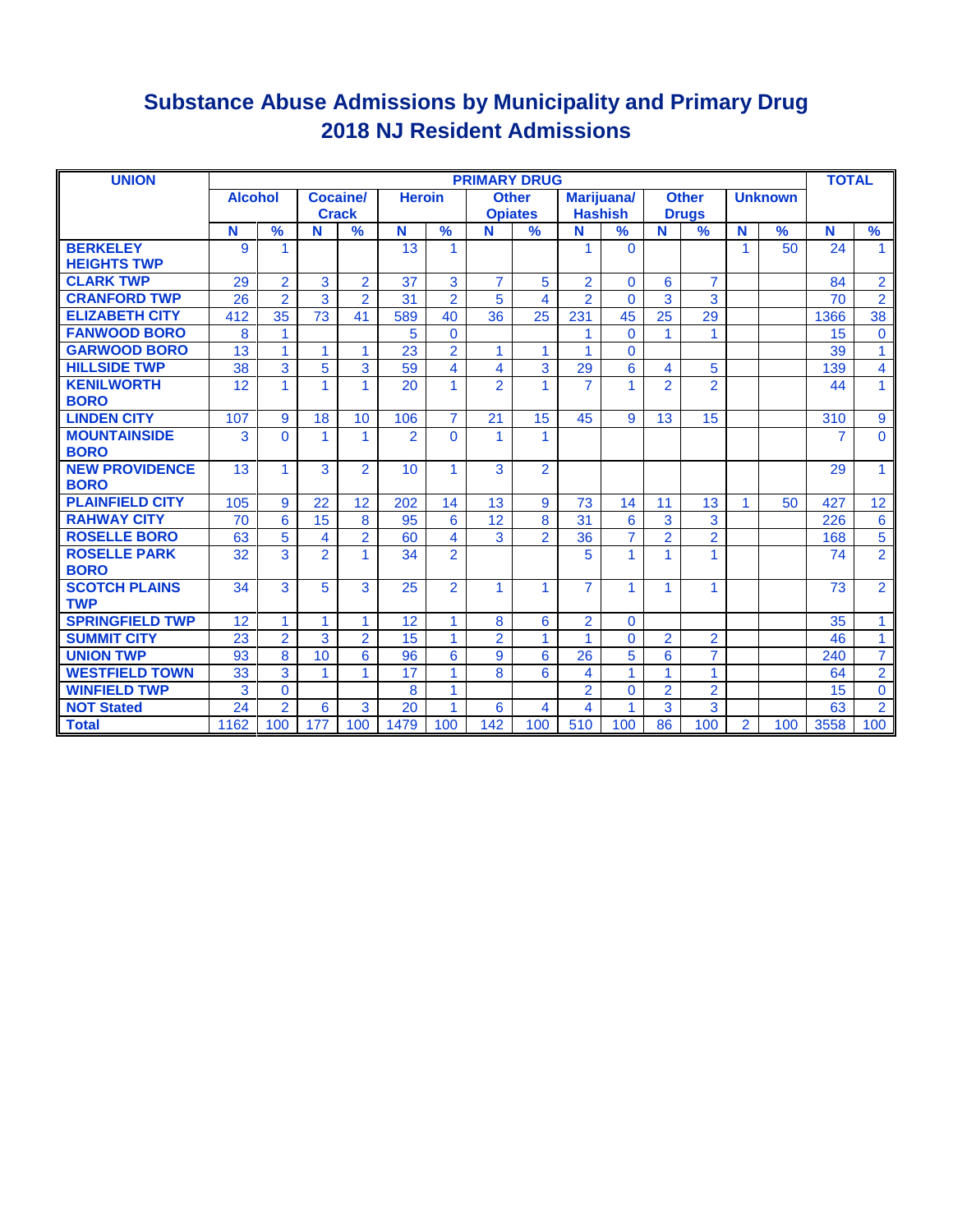### **Substance Abuse Admissions by Primary Drug within Municipality 2018 NJ Resident Admissions**

| <b>UNION</b>                          |                |               |                 |                |                |               | <b>PRIMARY DRUG</b> |                |                |                |                |                |                |                | <b>TOTAL</b> |               |
|---------------------------------------|----------------|---------------|-----------------|----------------|----------------|---------------|---------------------|----------------|----------------|----------------|----------------|----------------|----------------|----------------|--------------|---------------|
|                                       | <b>Alcohol</b> |               | <b>Cocaine/</b> |                | <b>Heroin</b>  |               | <b>Other</b>        |                | Marijuana/     |                | <b>Other</b>   |                |                | <b>Unknown</b> |              |               |
|                                       |                |               | <b>Crack</b>    |                |                |               | <b>Opiates</b>      |                | <b>Hashish</b> |                | <b>Drugs</b>   |                |                |                |              |               |
|                                       | N              | $\frac{9}{6}$ | N               | $\frac{9}{6}$  | N              | $\frac{9}{6}$ | N                   | $\frac{9}{6}$  | N              | $\frac{9}{6}$  | N              | $\frac{9}{6}$  | N              | $\frac{9}{6}$  | N            | $\frac{9}{6}$ |
| <b>BERKELEY HEIGHTS</b><br><b>TWP</b> | 9              | 38            |                 |                | 13             | 54            |                     |                |                | 4              |                |                |                | 4              | 24           | 100           |
| <b>CLARK TWP</b>                      | 29             | 35            | 3               | 4              | 37             | 44            | $\overline{7}$      | 8              | $\overline{2}$ | $\overline{2}$ | 6              | $\overline{7}$ |                |                | 84           | 100           |
| <b>CRANFORD TWP</b>                   | 26             | 37            | 3               | 4              | 31             | 44            | 5                   | $\overline{7}$ | $\overline{2}$ | 3              | 3              | 4              |                |                | 70           | 100           |
| <b>ELIZABETH CITY</b>                 | 412            | 30            | 73              | 5              | 589            | 43            | 36                  | 3              | 231            | 17             | 25             | $\overline{2}$ |                |                | 1366         | 100           |
| <b>FANWOOD BORO</b>                   | 8              | 53            |                 |                | 5              | 33            |                     |                |                | $\overline{7}$ |                | $\overline{7}$ |                |                | 15           | 100           |
| <b>GARWOOD BORO</b>                   | 13             | 33            |                 | 3              | 23             | 59            | 1                   | 3              |                | 3              |                |                |                |                | 39           | 100           |
| <b>HILLSIDE TWP</b>                   | 38             | 27            | 5               | 4              | 59             | 42            | 4                   | 3              | 29             | 21             | 4              | 3              |                |                | 139          | 100           |
| <b>KENILWORTH BORO</b>                | 12             | 27            | 1               | $\overline{2}$ | 20             | 45            | $\overline{2}$      | 5              | 7              | 16             | $\overline{2}$ | 5              |                |                | 44           | 100           |
| <b>LINDEN CITY</b>                    | 107            | 35            | 18              | 6              | 106            | 34            | 21                  | $\overline{7}$ | 45             | 15             | 13             | 4              |                |                | 310          | 100           |
| <b>MOUNTAINSIDE BORO</b>              | 3              | 43            | 1               | 14             | $\overline{2}$ | 29            | 1                   | 14             |                |                |                |                |                |                | 7            | 100           |
| <b>NEW PROVIDENCE</b>                 | 13             | 45            | 3               | 10             | 10             | 34            | 3                   | 10             |                |                |                |                |                |                | 29           | 100           |
| <b>BORO</b>                           |                |               |                 |                |                |               |                     |                |                |                |                |                |                |                |              |               |
| <b>PLAINFIELD CITY</b>                | 105            | 25            | 22              | 5              | 202            | 47            | 13                  | 3              | 73             | 17             | 11             | 3              | 1.             | $\Omega$       | 427          | 100           |
| <b>RAHWAY CITY</b>                    | 70             | 31            | 15              | $\overline{7}$ | 95             | 42            | 12                  | 5              | 31             | 14             | 3              | 1              |                |                | 226          | 100           |
| <b>ROSELLE BORO</b>                   | 63             | 38            | 4               | $\overline{2}$ | 60             | 36            | 3                   | $\overline{2}$ | 36             | 21             | $\overline{2}$ | 1              |                |                | 168          | 100           |
| <b>ROSELLE PARK BORO</b>              | 32             | 43            | $\overline{2}$  | 3              | 34             | 46            |                     |                | 5              | $\overline{7}$ | 1              | 1              |                |                | 74           | 100           |
| <b>SCOTCH PLAINS TWP</b>              | 34             | 47            | $5\overline{)}$ | 7              | 25             | 34            | 1                   |                | 7              | 10             |                | 1              |                |                | 73           | 100           |
| <b>SPRINGFIELD TWP</b>                | 12             | 34            |                 | 3              | 12             | 34            | 8                   | 23             | $\overline{2}$ | 6              |                |                |                |                | 35           | 100           |
| <b>SUMMIT CITY</b>                    | 23             | 50            | 3               | $\overline{7}$ | 15             | 33            | $\overline{2}$      | 4              |                | $\overline{2}$ | $\overline{2}$ | 4              |                |                | 46           | 100           |
| <b>UNION TWP</b>                      | 93             | 39            | 10              | 4              | 96             | 40            | 9                   | 4              | 26             | 11             | 6              | 3              |                |                | 240          | 100           |
| <b>WESTFIELD TOWN</b>                 | 33             | 52            | 1               | $\overline{2}$ | 17             | 27            | 8                   | 13             | 4              | 6              | 1              | $\overline{2}$ |                |                | 64           | 100           |
| <b>WINFIELD TWP</b>                   | 3              | 20            |                 |                | 8              | 53            |                     |                | $\overline{2}$ | 13             | $\overline{2}$ | 13             |                |                | 15           | 100           |
| <b>NOT Stated</b>                     | 24             | 38            | 6               | 10             | 20             | 32            | 6                   | 10             | 4              | 6              | 3              | 5              |                |                | 63           | 100           |
| <b>Total</b>                          | 1162           | 33            | 177             | 5              | 1479           | 42            | 142                 | 4              | 510            | 14             | 86             | $\overline{2}$ | $\overline{2}$ | $\Omega$       | 3558         | 100           |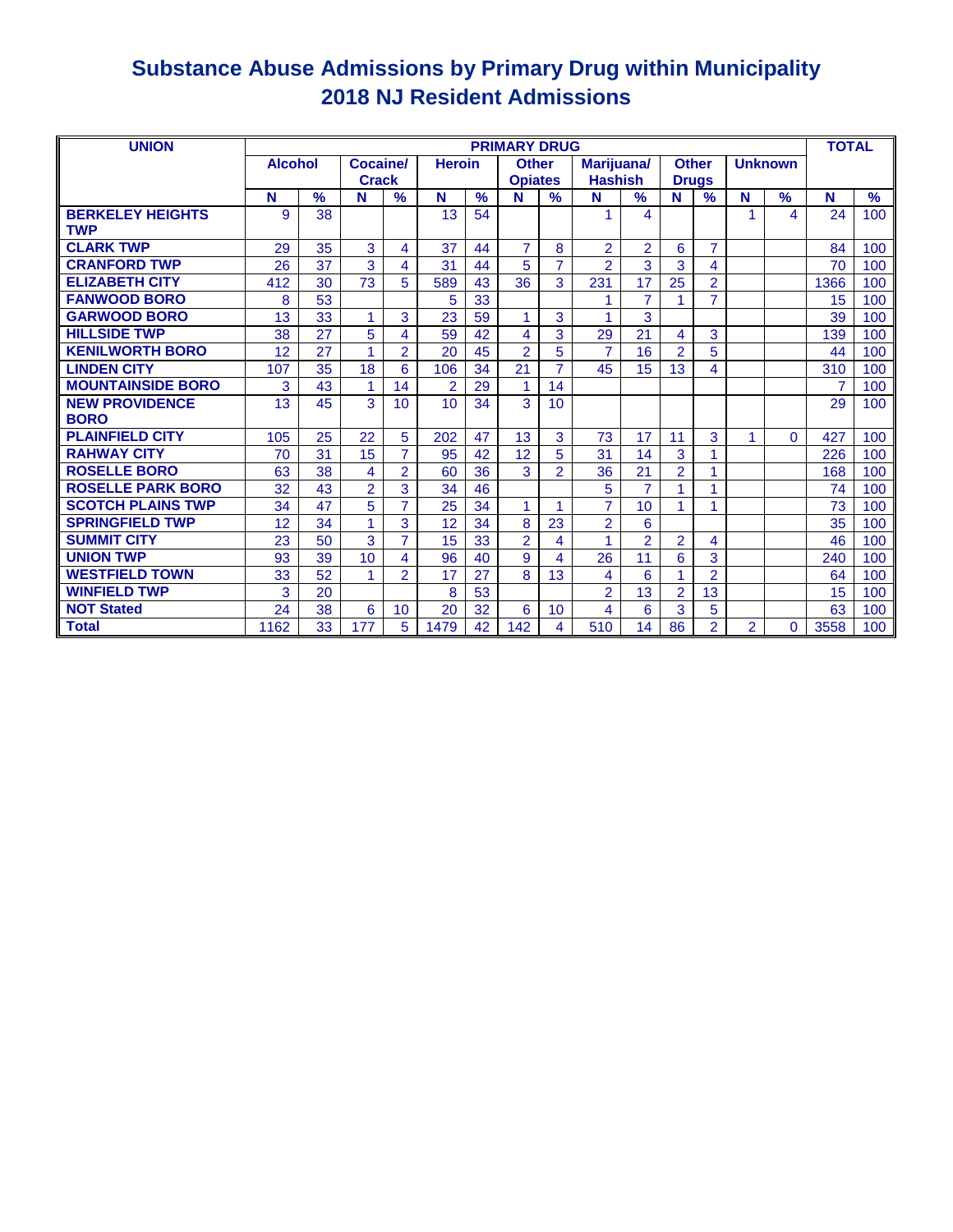### **2018 Union County Substance Abuse Admissions by Municipality of Residence**

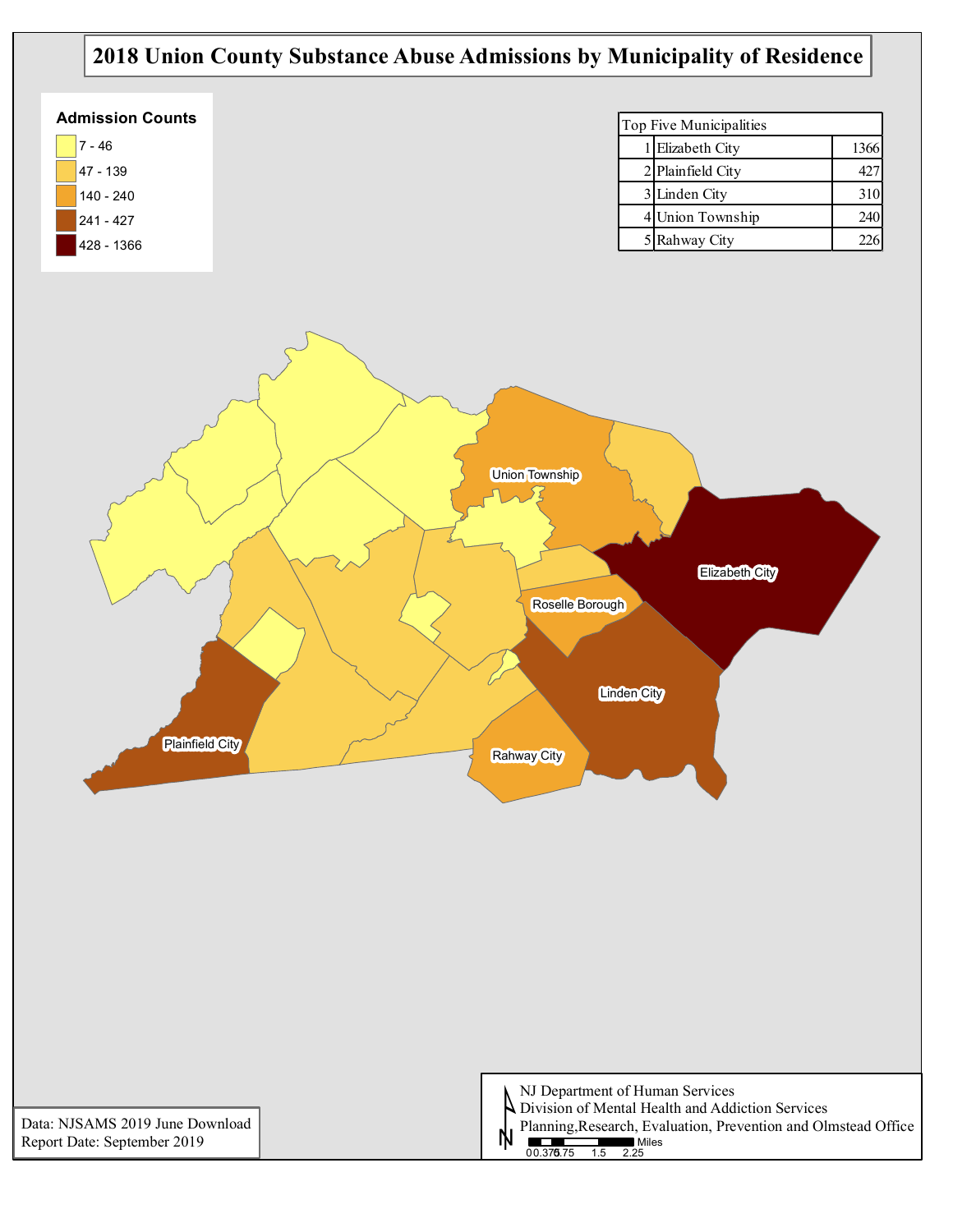| <b>UNION</b>                       |      |               |                | <b>ALCOHOL</b> |              |      |      |               | <b>DRUGS</b>   |                      |                |               |             | <b>TOTAL</b><br><b>Under</b><br><b>Total</b><br>18<br>$\frac{9}{6}$<br>$\frac{9}{6}$<br>N<br>N<br>23<br>100<br>$\mathbf{1}$<br>$\mathbf{1}$<br>99<br>84<br>70<br>100<br>1366<br>100<br>1<br>$\mathbf{0}$<br>$\overline{7}$<br>$\mathbf{1}$<br>93<br>15<br>39<br>100 |                |                      |                |               |
|------------------------------------|------|---------------|----------------|----------------|--------------|------|------|---------------|----------------|----------------------|----------------|---------------|-------------|---------------------------------------------------------------------------------------------------------------------------------------------------------------------------------------------------------------------------------------------------------------------|----------------|----------------------|----------------|---------------|
|                                    | 18 & |               |                | <b>Under</b>   | <b>Total</b> |      | 18 & |               |                | <b>Under</b>         | <b>Total</b>   |               | 18 &        |                                                                                                                                                                                                                                                                     |                |                      |                |               |
|                                    | Over |               |                | 18             |              |      | Over |               |                | 18                   |                |               | <b>Over</b> |                                                                                                                                                                                                                                                                     |                |                      |                |               |
|                                    | N    | $\frac{9}{6}$ | N              | $\%$           | N            | $\%$ | N    | $\frac{9}{6}$ | N              | $\frac{9}{6}$        | N              | $\frac{9}{6}$ | N           |                                                                                                                                                                                                                                                                     |                |                      |                | $\frac{9}{6}$ |
| <b>BERKELEY</b>                    | 9    | 100           |                |                | 9            | 100  | 14   | 100           |                |                      | 14             | 100           | 23          |                                                                                                                                                                                                                                                                     |                |                      |                | 100           |
| <b>HEIGHTS TWP</b>                 |      |               |                |                |              |      |      |               |                |                      |                |               |             |                                                                                                                                                                                                                                                                     |                |                      |                |               |
| <b>CLARK TWP</b>                   | 29   | 100           |                |                | 29           | 100  | 54   | 98            | $\mathbf{1}$   | $\overline{2}$       | 55             | 100           | 83          |                                                                                                                                                                                                                                                                     |                |                      |                | 100           |
| <b>CRANFORD TWP</b>                | 26   | 100           |                |                | 26           | 100  | 44   | 100           |                |                      | 44             | 100           | 70          |                                                                                                                                                                                                                                                                     |                |                      |                | 100           |
| <b>ELIZABETH CITY</b>              | 411  | 100           | 1              | $\Omega$       | 412          | 100  | 954  | 100           |                |                      | 954            | 100           | 1365        |                                                                                                                                                                                                                                                                     |                |                      |                | 100           |
| <b>FANWOOD BORO</b>                | 8    | 100           |                |                | 8            | 100  | 6    | 86            | 1              | 14                   | $\overline{7}$ | 100           | 14          |                                                                                                                                                                                                                                                                     |                |                      |                | 100           |
| <b>GARWOOD BORO</b>                | 13   | 100           |                |                | 13           | 100  | 26   | 100           |                |                      | 26             | 100           | 39          |                                                                                                                                                                                                                                                                     |                |                      |                | 100           |
| <b>HILLSIDE TWP</b>                | 38   | 100           |                |                | 38           | 100  | 100  | 99            | 1              | $\blacktriangleleft$ | 101            | 100           | 138         | 99                                                                                                                                                                                                                                                                  | $\mathbf{1}$   | $\mathbf{1}$         | 139            | 100           |
| <b>KENILWORTH</b>                  | 12   | 100           |                |                | 12           | 100  | 32   | 100           |                |                      | 32             | 100           | 44          | 100                                                                                                                                                                                                                                                                 |                |                      | 44             | 100           |
| <b>BORO</b>                        |      |               |                |                |              |      |      |               |                |                      |                |               |             |                                                                                                                                                                                                                                                                     |                |                      |                |               |
| <b>LINDEN CITY</b>                 | 107  | 100           |                |                | 107          | 100  | 201  | 99            | $\overline{2}$ | $\mathbf{1}$         | 203            | 100           | 308         | 99                                                                                                                                                                                                                                                                  | $\overline{2}$ | $\mathbf{1}$         | 310            | 100           |
| <b>MOUNTAINSIDE</b>                | 3    | 100           |                |                | 3            | 100  | 4    | 100           |                |                      | 4              | 100           | 7           | 100                                                                                                                                                                                                                                                                 |                |                      | $\overline{7}$ | 100           |
| <b>BORO</b>                        |      |               |                |                |              |      |      |               |                |                      |                |               |             |                                                                                                                                                                                                                                                                     |                |                      |                |               |
| <b>NEW PROVIDENCE</b>              | 13   | 100           |                |                | 13           | 100  | 16   | 100           |                |                      | 16             | 100           | 29          | 100                                                                                                                                                                                                                                                                 |                |                      | 29             | 100           |
| <b>BORO</b>                        |      |               |                |                |              |      |      |               |                |                      |                |               |             |                                                                                                                                                                                                                                                                     |                |                      |                |               |
| <b>PLAINFIELD CITY</b>             | 105  | 100           |                |                | 105          | 100  | 320  | 100           | 1              | $\mathbf{0}$         | 321            | 100           | 425         | 100                                                                                                                                                                                                                                                                 | $\mathbf{1}$   | $\mathbf{0}$         | 426            | 100           |
| <b>RAHWAY CITY</b>                 | 70   | 100           |                |                | 70           | 100  | 155  | 99            | $\mathbf{1}$   | $\mathbf{1}$         | 156            | 100           | 225         | 100                                                                                                                                                                                                                                                                 | 1              | $\mathbf{0}$         | 226            | 100           |
| <b>ROSELLE BORO</b>                | 63   | 100           |                |                | 63           | 100  | 104  | 99            | 1              | $\mathbf{1}$         | 105            | 100           | 167         | 99                                                                                                                                                                                                                                                                  | 1              | $\mathbf{1}$         | 168            | 100           |
| <b>ROSELLE PARK</b><br><b>BORO</b> | 32   | 100           |                |                | 32           | 100  | 42   | 100           |                |                      | 42             | 100           | 74          | 100                                                                                                                                                                                                                                                                 |                |                      | 74             | 100           |
| <b>SCOTCH PLAINS</b><br><b>TWP</b> | 34   | 100           |                |                | 34           | 100  | 34   | 87            | 5              | 13                   | 39             | 100           | 68          | 93                                                                                                                                                                                                                                                                  | 5              | $\overline{7}$       | 73             | 100           |
| <b>SPRINGFIELD TWP</b>             | 12   | 100           |                |                | 12           | 100  | 22   | 96            | 1              | 4                    | 23             | 100           | 34          | 97                                                                                                                                                                                                                                                                  | 1              | 3                    | 35             | 100           |
| <b>SUMMIT CITY</b>                 | 22   | 96            | $\mathbf{1}$   | 4              | 23           | 100  | 23   | 100           |                |                      | 23             | 100           | 45          | 98                                                                                                                                                                                                                                                                  | $\mathbf{1}$   | $\overline{2}$       | 46             | 100           |
| <b>UNION TWP</b>                   | 93   | 100           |                |                | 93           | 100  | 142  | 97            | 5              | 3                    | 147            | 100           | 235         | 98                                                                                                                                                                                                                                                                  | 5              | $\overline{2}$       | 240            | 100           |
| <b>WESTFIELD TOWN</b>              | 33   | 100           |                |                | 33           | 100  | 29   | 94            | $\overline{2}$ | 6                    | 31             | 100           | 62          | 97                                                                                                                                                                                                                                                                  | $\overline{2}$ | 3                    | 64             | 100           |
| <b>WINFIELD TWP</b>                | 3    | 100           |                |                | 3            | 100  | 12   | 100           |                |                      | 12             | 100           | 15          | 100                                                                                                                                                                                                                                                                 |                |                      | 15             | 100           |
| <b>NOT Stated</b>                  | 24   | 100           |                |                | 24           | 100  | 38   | 97            | 1              | 3                    | 39             | 100           | 62          | 98                                                                                                                                                                                                                                                                  | 1              | $\overline{2}$       | 63             | 100           |
| Total*                             | 1160 | 100           | $\overline{2}$ | $\Omega$       | 1162         | 100  | 2372 | 99            | 22             | 1                    | 2394           | 100           | 3532        | 99                                                                                                                                                                                                                                                                  | 24             | $\blacktriangleleft$ | 3556           | 100           |

### **Admissions by Municipality of Residence, Age Group and Primary Drug 2018 NJ Resident Admissions**

\* Missing primary drug or age admissions are not included.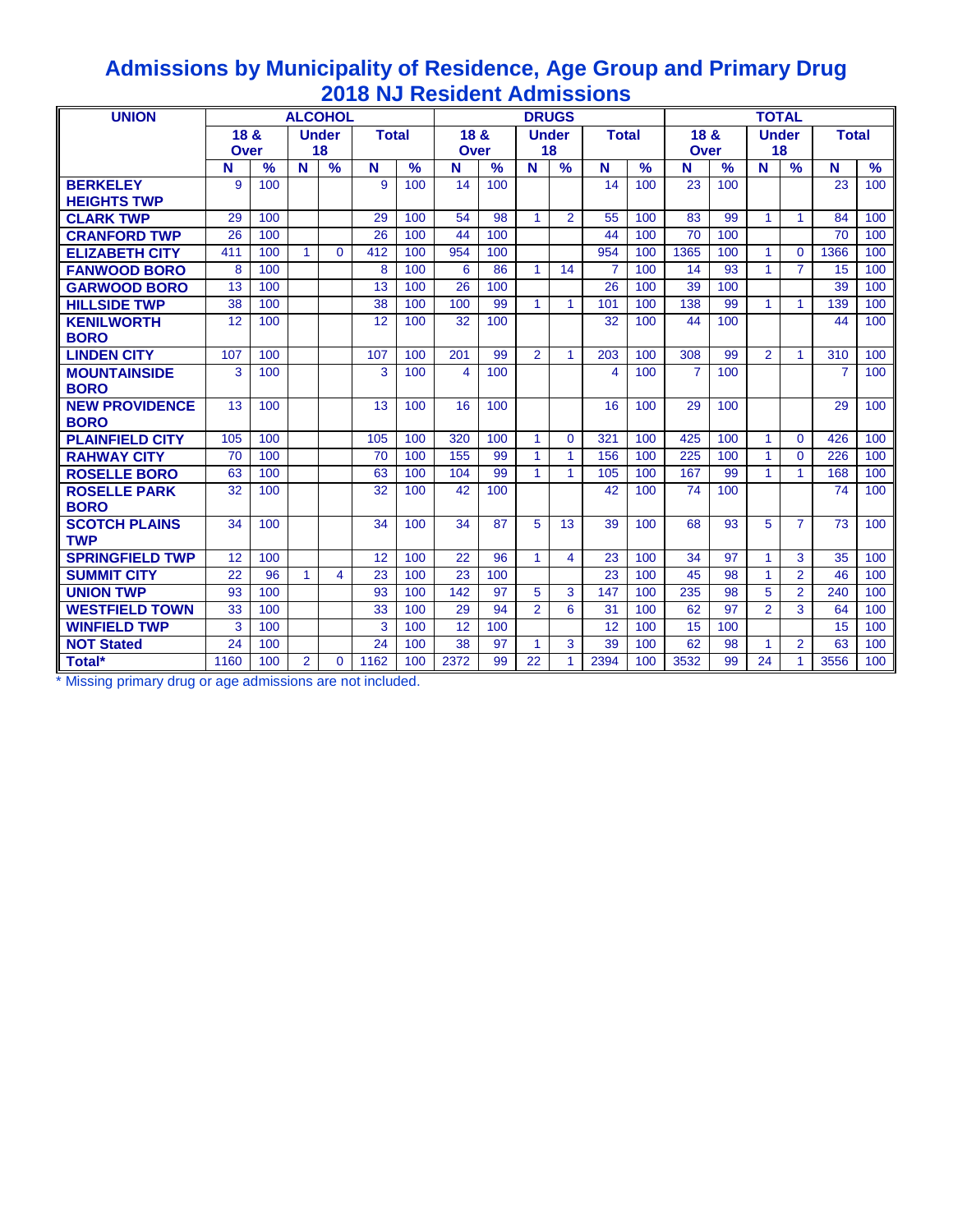### **Admissions by Age Group, Gender and Primary Drug 2018 NJ Resident Admissions**

|          | <b>UNION</b>         |                 |                 | <b>GENDER</b>  |                 | <b>TOTAL</b>    |               |
|----------|----------------------|-----------------|-----------------|----------------|-----------------|-----------------|---------------|
|          |                      | <b>Female</b>   |                 | <b>Male</b>    |                 |                 |               |
|          |                      | N               | %               | N              | $\frac{9}{6}$   | N               | $\frac{9}{6}$ |
| $0 - 17$ | <b>Alcohol</b>       |                 |                 | $\overline{2}$ | 100             | $\overline{2}$  | 100           |
|          | Marijuana/Hashish    | 4               | 20              | 16             | 80              | 20              | 100           |
|          | <b>Other Drugs</b>   | 1               | 50              | 1              | 50              | $\overline{2}$  | 100           |
|          | <b>Total</b>         | 5               | 21              | 19             | 79              | 24              | 100           |
| 18-24    | <b>Alcohol</b>       | 30              | 33              | 60             | 67              | 90              | 100           |
|          | <b>Heroin</b>        | 17              | 21              | 64             | 79              | 81              | 100           |
|          | <b>Other Opiates</b> | $\overline{2}$  | $\overline{12}$ | 15             | 88              | $\overline{17}$ | 100           |
|          | Marijuana/Hashish    | 36              | 26              | 103            | 74              | 139             | 100           |
|          | <b>Other Drugs</b>   | 6               | 22              | 21             | 78              | 27              | 100           |
|          | <b>Total</b>         | 91              | 26              | 263            | 74              | 354             | 100           |
| 25-59    | <b>Alcohol</b>       | 246             | 25              | 743            | 75              | 989             | 100           |
|          | <b>Heroin</b>        | 441             | 34              | 838            | 66              | 1279            | 100           |
|          | <b>Other Opiates</b> | 39              | 33              | 79             | 67              | 118             | 100           |
|          | Marijuana/Hashish    | 93              | 27              | 255            | 73              | 348             | 100           |
|          | <b>Other Drugs</b>   | 59              | 27              | 159            | 73              | 218             | 100           |
|          | <b>Unknown</b>       | 1               | 50              | 1              | 50              | $\overline{2}$  | 100           |
|          | <b>Total</b>         | 879             | 30              | 2075           | 70              | 2954            | 100           |
| 60&Over  | <b>Alcohol</b>       | $\overline{7}$  | 9               | 73             | 91              | 80              | 100           |
|          | <b>Heroin</b>        | 39              | 33              | 80             | 67              | 119             | 100           |
|          | <b>Other Opiates</b> | $\overline{a}$  | 29              | 5              | 71              | 7               | 100           |
|          | Marijuana/Hashish    |                 |                 | 3              | 100             | 3               | 100           |
|          | <b>Other Drugs</b>   | 4               | 25              | 12             | 75              | 16              | 100           |
|          | <b>Total</b>         | $\overline{52}$ | 23              | 173            | $\overline{77}$ | 225             | 100           |
| Total*   | <b>Alcohol</b>       | 283             | 24              | 878            | 76              | 1161            | 100           |
|          | <b>Heroin</b>        | 497             | 34              | 982            | 66              | 1479            | 100           |
|          | <b>Other Opiates</b> | 43              | 30              | 99             | 70              | 142             | 100           |
|          | Marijuana/Hashish    | 133             | 26              | 377            | 74              | 510             | 100           |
|          | <b>Other Drugs</b>   | 70              | 27              | 193            | 73              | 263             | 100           |
|          | <b>Unknown</b>       | 1               | 50              | 1              | 50              | 2               | 100           |
|          | <b>Total</b>         | 1027            | 29              | 2530           | 71              | 3557            | 100           |

\* Unknown age or gender admissions are not included.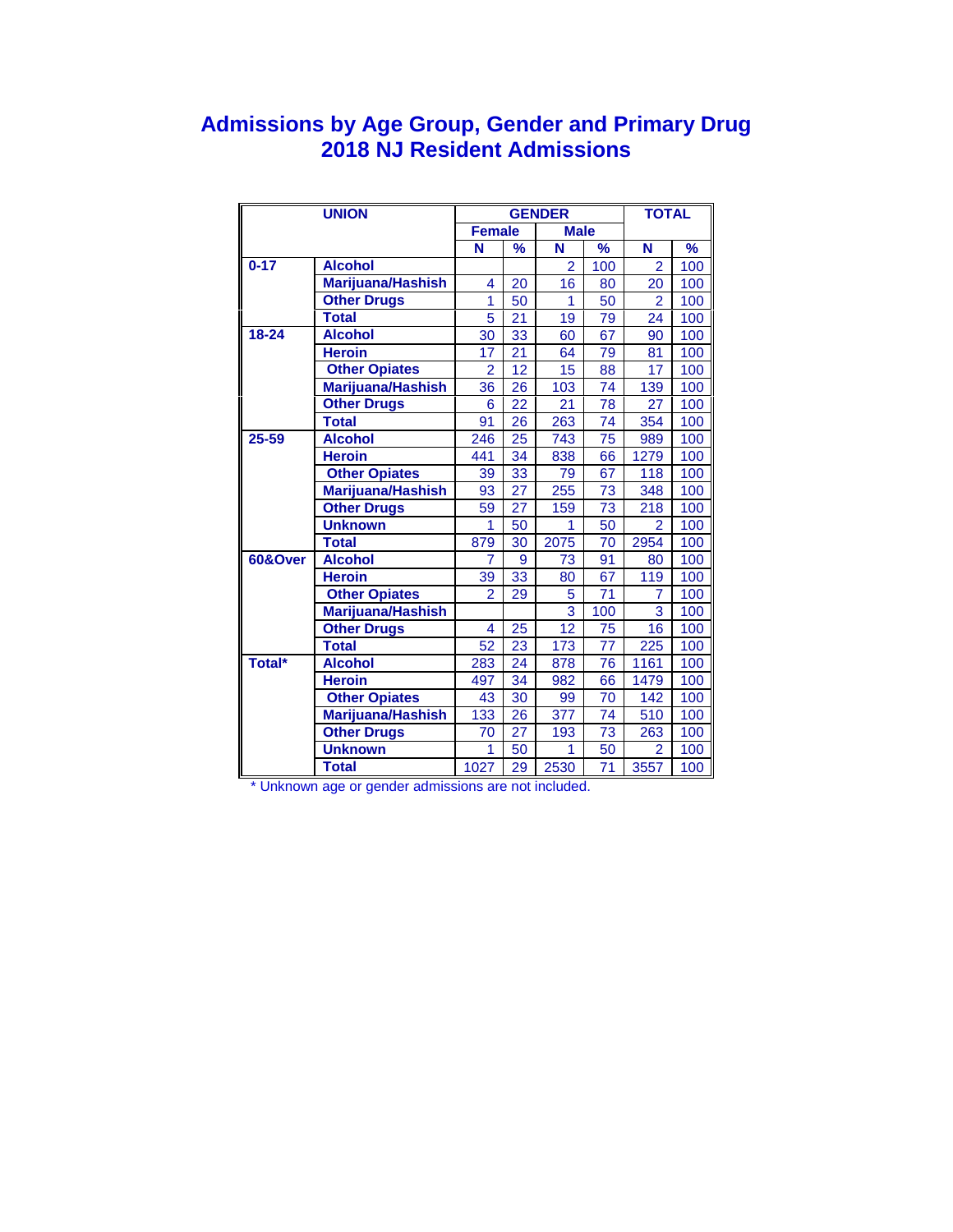#### **New Jersey Substance Abuse Monitoring System (NJ-SAMS) Substance Abuse Treatment Discharges 1/1/2018- 12/31/2018 Union County Resident**

#### **Level of Care**

| Outpatient Care (OP)<br>Intensive Outpatient (IOP)<br>Partial Hospitalization<br>Opioid Maintenance OP                          | 895<br>807<br>187<br>492            | 26%<br>24%<br>5%<br>14%         | Homeless<br>Dependent Living/Institution<br>Independent Living                                                                                                                                   |
|---------------------------------------------------------------------------------------------------------------------------------|-------------------------------------|---------------------------------|--------------------------------------------------------------------------------------------------------------------------------------------------------------------------------------------------|
| Opioid Maintenance IOP<br><b>Extended Care</b><br>Halfway House                                                                 | 115<br>0<br>58                      | 3%<br>0%<br>2%                  | <b>Employment Status</b><br>Unemployed<br>Student                                                                                                                                                |
| Long-Term Residential<br>Short-Term Residential<br><b>Hospital Based Residential</b><br>Detox Residential                       | 148<br>314<br>1<br>367              | 4%<br>9%<br>0%<br>11%           | Not in Labor Force<br><b>Employed Full/Part Time</b>                                                                                                                                             |
| Detox Hospital<br>Detox Outpatient Non-Methadone<br>Detox Outpatient Methadone<br>Non-Traditional Program                       | 6<br>22<br>1<br>0                   | 0%<br>$1\%$<br>0%<br>0%         | <b>Reasons for Discharge or Treatmer</b><br><b>Treatment Plan Completed</b><br>Quit or Dropped Out<br>Needs Different Level of Care                                                              |
| Early Intervention<br>Sex                                                                                                       | 21                                  | $1\%$                           | Unable to Meet Client's Other Needs<br>Administrative Discharge<br><b>Exhaustion of Payment Source</b>                                                                                           |
| Male<br>Female                                                                                                                  | 2,391<br>1,042                      | 70%<br>30%                      | Incarcerated<br>Medical Discharge/Deceased<br>Other                                                                                                                                              |
| Age<br>Under 18<br>18-21                                                                                                        | 17<br>116                           | 0%<br>3%                        | <b>Continuing Care</b><br>No Continuing Care Needed                                                                                                                                              |
| 22-24<br>25-29<br>30-34                                                                                                         | 211<br>590<br>480                   | 6%<br>17%<br>14%                | Refused or Unable to Continue<br>Continue Care<br>Not Assessed                                                                                                                                   |
| 35-44<br>45-54<br>55 and over                                                                                                   | 685<br>786<br>549                   | 20%<br>23%<br>16%               | <b>Significant Problems or Conditions</b><br>Mental Health Problem<br><b>Compulsive Gambling</b>                                                                                                 |
| <b>Race/Ethnicity</b>                                                                                                           |                                     |                                 | Physical Disability or Handicap<br>Victim of Physical Abuse or Neglect                                                                                                                           |
| White<br><b>Black</b><br>Hispanic<br>Other                                                                                      | 1,180<br>1,255<br>956<br>42         | 34%<br>37%<br>28%<br>1%         | Victim of Sexual Abuse<br>Pregnancy<br>Suicide Attempt<br>Runaway Behavior<br>Neglect or Abuse of Own Children                                                                                   |
| <b>Mental Illness/Co-Occurring Disorder</b>                                                                                     | 2,136                               | 62%                             | Child of Substance Abuser<br><b>Batterer</b><br><b>Criminal Activity</b><br>Other                                                                                                                |
| <b>Client Goal Achieved/Partially Achieved *</b><br>Alcohol or Drug Problem<br>Educational                                      | 1,867<br>529                        | 57%<br>55%                      | Arrested in the Last 30 days (Yes)                                                                                                                                                               |
| <b>Employment or Vocational</b><br><b>Family Situation</b><br>Psychological or Mental Health<br><b>Physical Health</b><br>Legal | 684<br>1,009<br>1,024<br>848<br>844 | 49%<br>57%<br>57%<br>62%<br>56% | <b>County Where Patient Was Treated</b><br>$1\%$<br>Atlantic<br>43<br>Middl<br>16<br>$0\%$<br>Monr<br>Bergen<br>12 <sup>2</sup><br><b>Burlington</b><br>0%<br>Morri<br>8<br>0%<br>Camden<br>Ocea |
| Drug and Alcohol Use<br>Not Using Alcohol or Drugs<br>Using Alcohol                                                             | 1,780<br>239                        | 52%<br>7%                       | Cape May<br>0%<br>0<br>Pass<br>Cumberland<br>0%<br>14<br>Saler<br>489 14%<br>Essex<br><b>Some</b><br>Gloucester<br>16<br>0%<br>Suss                                                              |
| Using Drugs<br>Unknown                                                                                                          | 787<br>667                          | 23%<br>19%                      | 84<br>2%<br>Hudson<br>Unior<br>2%<br>Warr<br>Hunterdon<br>65<br>15<br>Mercer<br>0%<br>Other                                                                                                      |
| Smoke Tobacco (Yes)**                                                                                                           | 1,718                               | 51%                             | Tatal Diaska                                                                                                                                                                                     |

| <b>Level of Care</b>                        |             |            | <b>Living Arragements</b>                               |           |               |
|---------------------------------------------|-------------|------------|---------------------------------------------------------|-----------|---------------|
| Outpatient Care (OP)                        | 895         | 26%        | Homeless                                                | 195       | 6%            |
| Intensive Outpatient (IOP)                  | 807         | 24%        | Dependent Living/Institution                            | 452       | 13%           |
| Partial Hospitalization                     | 187         | 5%         | Independent Living                                      | 2,691     | 78%           |
| Opioid Maintenance OP                       | 492         | 14%        |                                                         |           |               |
| Opioid Maintenance IOP                      | 115         | 3%         | <b>Employment Status</b>                                |           |               |
| <b>Extended Care</b>                        | 0           | 0%         | Unemployed                                              | 697       | 20%           |
| <b>Halfway House</b>                        | 58          | 2%         | Student                                                 | 29        | 1%            |
| Long-Term Residential                       | 148         | 4%         | Not in Labor Force                                      | 1,387     | 40%           |
| Short-Term Residential                      | 314         | 9%         | <b>Employed Full/Part Time</b>                          | 1,225     | 36%           |
| Hospital Based Residential                  | 1           | 0%         |                                                         |           |               |
| Detox Residential                           | 367         | 11%        |                                                         |           |               |
| Detox Hospital                              | 6           | 0%         | <b>Reasons for Discharge or Treatment not Completed</b> |           |               |
| Detox Outpatient Non-Methadone              | 22          | 1%         | <b>Treatment Plan Completed</b>                         | 1,561     | 45%           |
| Detox Outpatient Methadone                  | 1           | 0%         | Quit or Dropped Out                                     | 1,034     | 30%           |
| Non-Traditional Program                     | $\mathbf 0$ | 0%         | Needs Different Level of Care                           | 293       | 9%            |
| Early Intervention                          | 21          | 1%         | Unable to Meet Client's Other Needs                     | 11        | 0%            |
|                                             |             |            | Administrative Discharge                                | 144       | 4%            |
| Sex                                         |             |            | <b>Exhaustion of Payment Source</b>                     | 12        | 0%            |
| Male                                        | 2,391       | 70%        | Incarcerated                                            | 49        | 1%            |
| Female                                      | 1,042       | 30%        | Medical Discharge/Deceased                              | 40        | 1%            |
|                                             |             |            | Other                                                   | 170       | 5%            |
| Age                                         |             |            |                                                         |           |               |
| Under 18                                    | 17          | 0%         | <b>Continuing Care</b>                                  |           |               |
| 18-21                                       | 116         | 3%         | No Continuing Care Needed                               | 655       | 19%           |
| 22-24                                       | 211         | 6%         | Refused or Unable to Continue                           | 495       | 14%           |
| 25-29                                       | 590         | 17%        | <b>Continue Care</b>                                    | 1,001     | 29%           |
| 30-34                                       | 480         | 14%        | Not Assessed                                            | 1,283     | 37%           |
| 35-44                                       | 685         | 20%        |                                                         |           |               |
| 45-54                                       | 786         | 23%        | <b>Significant Problems or Conditions</b>               |           |               |
| 55 and over                                 | 549         | 16%        | <b>Mental Health Problem</b>                            | 816       | 24%           |
|                                             |             |            | <b>Compulsive Gambling</b>                              | 3         | 0%            |
|                                             |             |            | Physical Disability or Handicap                         | 33        | 1%            |
| <b>Race/Ethnicity</b>                       |             |            | Victim of Physical Abuse or Neglect                     | 165       | 5%            |
| White                                       | 1,180       | 34%        | Victim of Sexual Abuse                                  | 118       | 3%            |
| Black                                       | 1,255       | 37%        | Pregnancy                                               | 22        | 1%            |
| Hispanic                                    | 956         | 28%        | Suicide Attempt                                         | 24        | 1%            |
| Other                                       | 42          | 1%         | Runaway Behavior                                        | 83        | 2%            |
|                                             |             |            | Neglect or Abuse of Own Children                        | 113       | 3%            |
|                                             |             |            | Child of Substance Abuser                               | 122       | 4%            |
| <b>Mental Illness/Co-Occurring Disorder</b> |             |            | <b>Batterer</b>                                         | 24        | 1%            |
|                                             | 2,136       | 62%        | <b>Criminal Activity</b>                                | 461       | 13%           |
|                                             |             |            | Other                                                   | 156       | 5%            |
| Client Goal Achieved/Partially Achieved *   |             |            |                                                         |           |               |
| Alcohol or Drug Problem                     | 1,867       | 57%        | Arrested in the Last 30 days (Yes)                      | 98        | 3%            |
| Educational                                 | 529         | 55%        |                                                         |           |               |
| <b>Employment or Vocational</b>             | 684         | 49%<br>57% | <b>County Where Patient Was Treated</b><br>1%           |           |               |
| <b>Family Situation</b>                     | 1,009       |            | Atlantic<br>43<br>Middlesex                             | 183       | 5%            |
| Psychological or Mental Health              | 1,024       | 57%        | 16<br>0%<br>Bergen<br>Monmouth                          | 173       | 5%            |
| <b>Physical Health</b>                      | 848         | 62%        | 12<br>$0\%$<br><b>Burlington</b><br>Morris              | 78        | 2%            |
| Legal                                       | 844         | 56%        | Camden<br>8<br>0%<br>Ocean<br>0%<br>0                   | 18        | 1%            |
| <b>Drug and Alcohol Use</b>                 |             |            | Cape May<br>Passaic<br>14<br>0%<br>Salem                | 0         | 360 10%<br>0% |
|                                             |             |            | Cumberland                                              |           |               |
| Not Using Alcohol or Drugs                  | 1,780       | 52%<br>7%  | 489 14%<br>Essex<br>Somerset<br>16<br>0%                | 30<br>32  | 1%            |
| Using Alcohol                               | 239         |            | Gloucester<br>Sussex                                    |           | 1%            |
| Using Drugs                                 | 787         | 23%        | 2%<br>84<br>Hudson<br>Union                             | 1,794 52% |               |
| Unknown                                     | 667         | 19%        | 65<br>2%<br>Hunterdon<br>Warren                         | 4         | 0%            |
|                                             |             |            | 15<br>0%<br>Mercer<br>Other                             | 0         | 0%            |
| <b>Smoke Tobacco (Yes)**</b>                | 1,718       | 51%        | Total Diecharges –                                      |           | $2.121$       |
|                                             |             |            |                                                         |           |               |

**Total Discharges = 3,434 Unduplicated Clients Discharged = 2,358**

\* Percentage for goal achievement based on total clients for whom goal was applicable.

All other percentages are based on total discharges.

\*\*Percentage calculation excluded missing values.